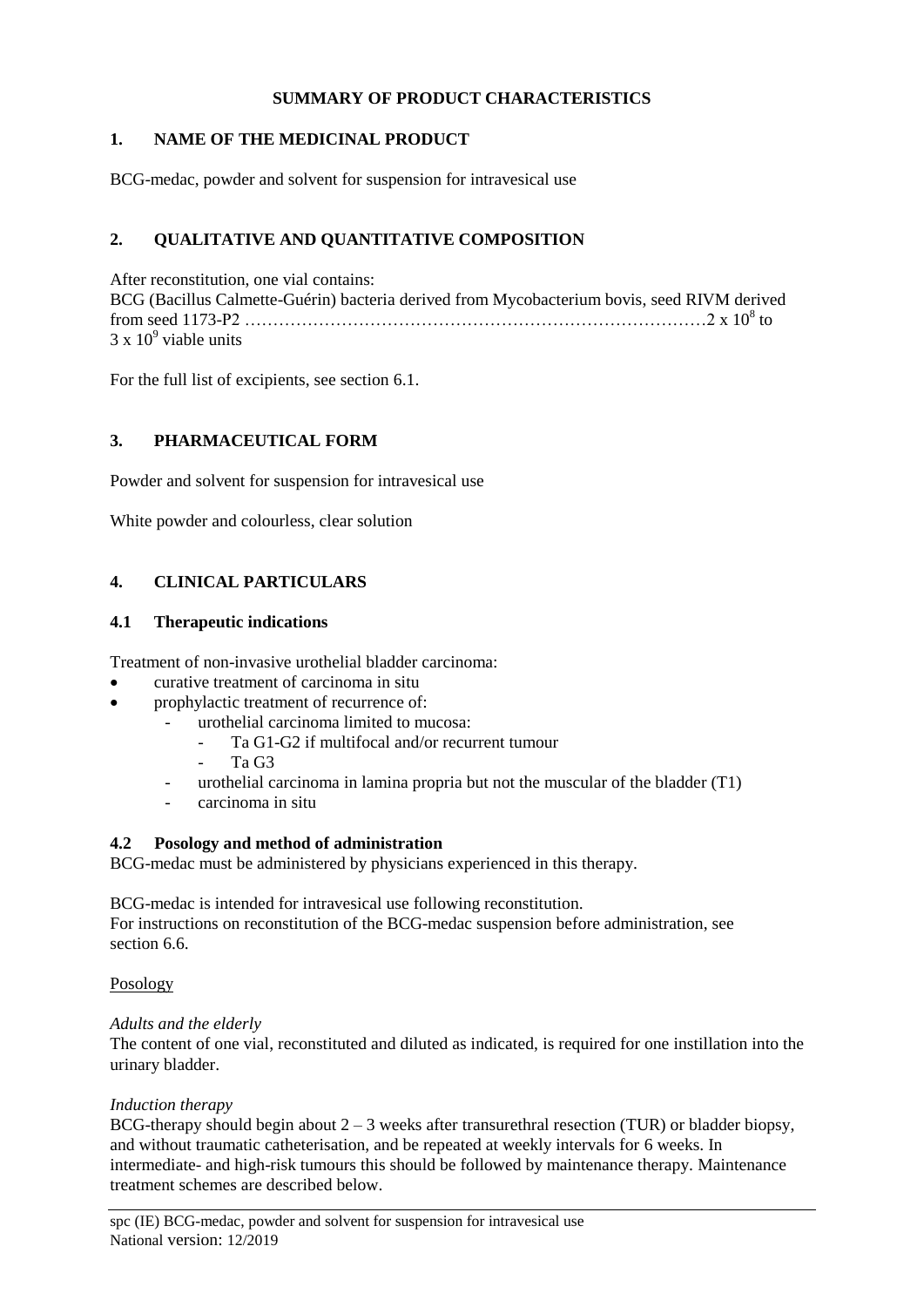### *Maintenance therapy*

Based on clinical studies, maintenance therapy following induction is highly recommended. The recommended maintenance scheme consists of 3 instillations at weekly intervals given for a minimum of 1 year up to 3 years at month 3, 6, 12, 18, 24, 30, and 36. In this scheme, up to 27 instillations are administered during a period of three years.

Although maintenance therapy reduces recurrence and may reduce progression, the adverse reactions and discomfort of the treatment may outweigh the benefits for some patients. Thus, benefit-risk assessment and consideration of patient preferences is important before beginning or continuing maintenance treatment. The need for maintenance treatment every 6 months beyond the first year of treatment should further be evaluated on the basis of tumour classification and clinical response.

### *Paediatric population*

The safety and efficacy of BCG-medac in children have not been established.

### Method of administration

The patient should not drink over a period of 4 hours before the instillation until 2 hours after the instillation.

A urethral catheter is inserted into the bladder under aseptic conditions. A sufficient quantity of lubricant should be used to reduce the chance of traumatising the urinary mucosa and therefore the risk of severe complications, and also to reduce discomfort for the patient associated with the procedure. The bladder must be emptied before BCG-instillation. Complete draining of the bladder after catheterisation reduces residual lubricant which may have reached the bladder before BCG-medac is instilled.

BCG-medac is introduced into the bladder by means of a catheter and at low pressure. The instilled BCG-medac suspension must remain in the bladder for a period of 2 hours if possible. During this period the suspension should have sufficient contact with the entire mucosal surface of the bladder. Therefore, the patient should be mobilised as much as possible or, in case of a bed-ridden patient, should be turned from back to abdomen and vice versa every 15 minutes. After 2 hours, the patient should void the instilled suspension in a sitting position.

In case of no specific medical contraindication, hyperhydratation of the patient is recommended for the 48 hours following each instillation.

Patients treated with BCG-medac should be given the package leaflet and the patient alert card.

## **4.3 Contraindications**

Hypersensitivity to the active substance or to any of the excipients listed in section 6.1.

BCG-medac should not be used in immunosuppressed patients or persons with congenital or acquired immune deficiencies, whether due to concurrent disease (e.g. positive HIV serology, leukaemia, lymphoma), cancer therapy (e.g. cytostatic medicinal products, radiation) or immunosuppressive therapy (e.g. corticosteroids).

BCG-medac should not be administered to persons with active tuberculosis. The risk of active tuberculosis must be ruled out by appropriate anamnesis and, if indicated, by diagnostic tests according to local guidelines.

Past history of radiotherapy of the bladder.

Treatment with BCG-medac is contraindicated in women during lactation (see section 4.6).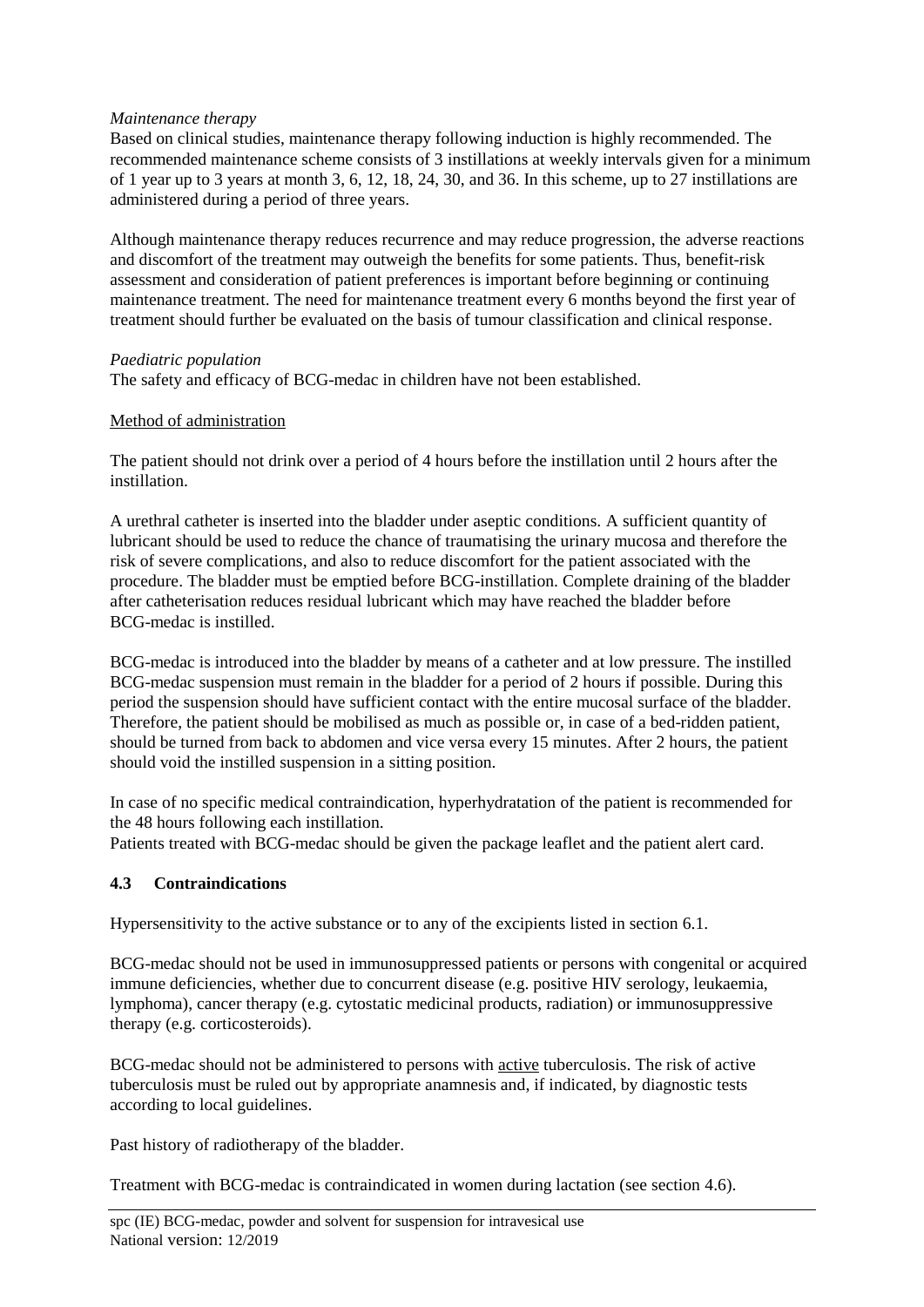BCG-medac must not be instilled before 2 to 3 weeks after a TUR, a bladder biopsy or a traumatic catheterisation.

Perforation of the bladder which might result in an increased risk of severe systemic infections (see section 4.4).

Acute urinary tract infection (see section 4.4). Asymptomatic, isolated leukocyturia and asymptomatic bacteriuria are not contraindications for intravesical therapy with BCG-medac, and antibiotic prophylaxis is not necessary.

#### **4.4 Special warnings and precautions for use**

#### **BCG-medac must not be used for subcutaneous, intradermal, intramuscular or intravenous administration or vaccination.**

#### Treatment of symptoms, signs or syndrome

See section 4.8.

#### Handling precautions

BCG-medac should not be handled either in the same room or by the same personnel preparing cytotoxic medicinal products for intravenous administration. BCG-medac should not be handled by a person who presents with well-known immunodeficiency. Contact of BCG-medac with skin and mucosa should be avoided. Contamination can lead to hypersensitivity reaction or infection of the concerned area.

#### *Spillage of BCG-medac*

Spillage of BCG-medac solution should be treated with a disinfectant with proven activity against mycobacteria. Spillage on the skin should be treated with an appropriate disinfectant.

#### General hygiene for the patient

It is recommended to wash hands and genital area after micturition. This applies especially to the first micturitions following BCG-instillation. If skin lesions are contaminated, the use of an appropriate disinfectant is recommended.

#### Tuberculin tests

#### *Cutaneous tests*

The intravesical treatment with BCG-medac could induce sensitivity to tuberculin and complicate subsequent interpretation of tuberculin cutaneous tests for mycobacterial infection diagnosis. Therefore, reactivity to tuberculin should be measured before administration of BCG-medac.

#### *Detection of Bacillus Calmette-Guérin*

Physicians should be aware that a negative germ biopsy and negative test results do not rule out a systemic BCG-infection. In several cases germ detection was not successful even though the patient experienced a systemic BCG-infection. The available methods (microscopy, PCR and/or cultures and/or a detection of tuberculosis-compatible histology) are not reliable.

#### Severe systemic BCG-infections/reactions

Traumatic instillation could promote BCG-septicaemic events with possible septic shock and a lifethreatening situation. For treatment options see section 4.8

Urinary tract infection should be excluded before each bladder instillation of BCG (bladder mucous membrane inflammation may increase the risk of haematological dissemination of BCG). If a urinary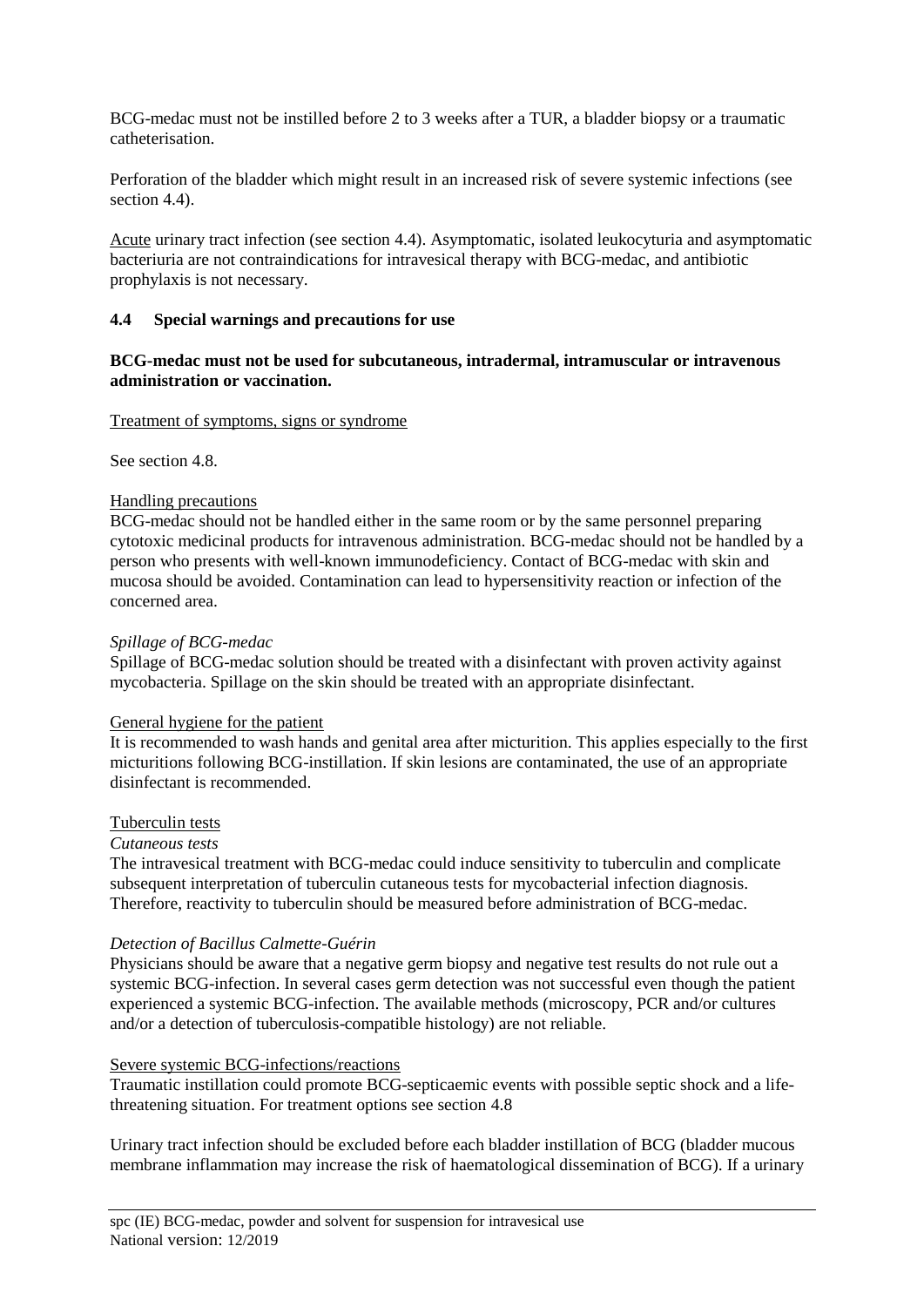tract infection is diagnosed during BCG-therapy, the therapy should be interrupted until the urinalysis is normalised and treatment with antibiotics is completed.

The possibility of severe systemic BCG-infections with the necessity of anti-tuberculosis therapy has to be considered before starting the BCG-therapy, especially in elderly patients (see Elderly patients) and patients with hepatic impairment.

Severe systemic BCG-infections/reactions have been reported in less than 5%. For signs and symptoms please refer to section 4.8.

In case of a suspicion of a systemic infection a physician specialised in infectious diseases should be consulted. BCG-infection can be potentially fatal. For further information please refer to section 4.8.

In contrast to systemic infections, Reiter's syndrome presents as a mainly immuno-mediated reaction, which is not necessarily caused by disseminated BCG but could also be triggered by BCG only localised in the urinary tract system.

#### Fever or gross haematuria

Treatment should be postponed until resolution of concurrent fever or gross haematuria.

#### Low bladder capacity

The risk of bladder contracture may increase in patients with low bladder capacity.

#### HLA-B27

Patients with positive HLA-B27 could have an increase of the occurrence of reactive arthritis or Reiter's syndrome.

#### Flare-up of latent BCG-infection (including delayed diagnosis)

There have been single case reports in which BCG-bacteria persisted in the body for several years. Those latent BCG-infections might flare-up years after the initial infection, arising especially from granulomatous pneumonitis, abscesses, infected aneurysms, infection of an implant, graft or the surrounding tissue.

**The patient has to be made aware of the possibility of late flare-up of latent BCG-infections and educated regarding the actions if symptoms like fever and weight loss of unknown origin occur**. In case of suspicion of a flare-up of latent BCG-infection a physician specialised in infectious diseases should be consulted.

#### Elderly patients

BCG-administration in elderly patients is not contraindicated. However, the risk of a systemic BCG-infection/reaction should be considered before the first administration is performed*.* Elderly patients may suffer from renal or hepatic impairment which could have an influence on the treatment with anti-tuberculosis medicinal products in case of severe systemic BCG-infection/reaction. Particular caution should also be exercised in elderly patients with reduced general condition.

#### Pregnancy

BCG-medac is not recommended during pregnancy (see section 4.6).

#### Patients with contact to immunosuppressed persons

Patients treated with BCG-medac should employ adequate hygienic measures if in contact with immunosuppressed patients. *M. bovis* is less pathogenic than *M. tuberculosis* and man-to-man transmission has not been reported yet, but it cannot be excluded especially in immunosuppressed patients.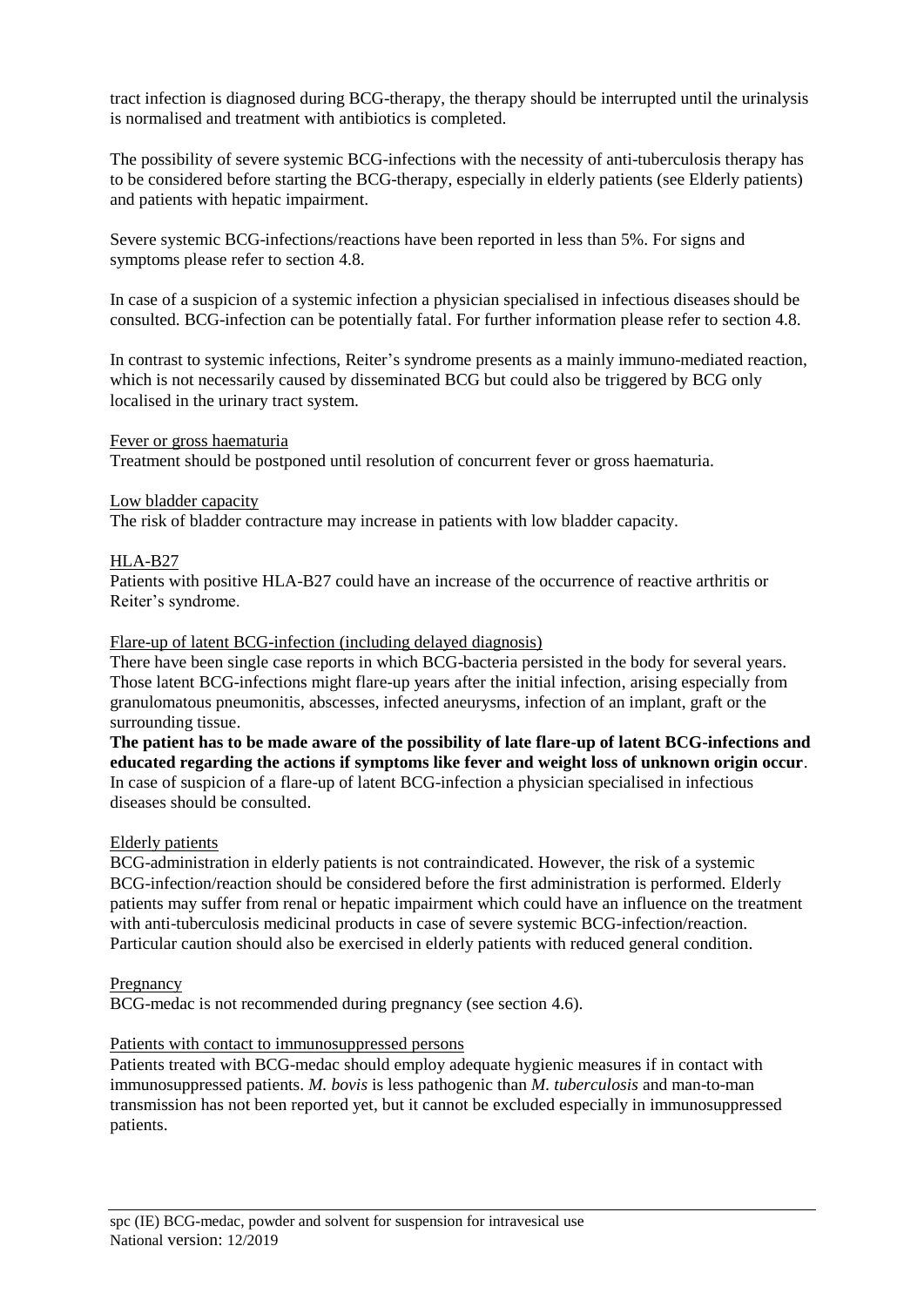### Sexual transmission

Sexual transmission of BCG has not been reported yet, but it is recommended to use a condom during coitus for one week after BCG-therapy.

## **4.5 Interaction with other medicinal products and other forms of interaction**

BCG bacteria are sensitive to anti-tuberculous medicinal products (e.g. ethambutol, streptomycin, p-aminosalicylic acid (PAS), isoniazid (INH) and rifampicin), antibiotics and antiseptics. A resistance against pyrazinamide and cycloserine has been described.

During intravesical BCG-instillation therapy, simultaneous administration of anti-tuberculous agents and antibiotics like fluoroquinolones, doxycycline or gentamicin should be avoided due to sensitivity of BCG to those medicinal products.

## **4.6 Fertility, pregnancy and lactation**

## **Pregnancy**

There are no or limited amount of data from the use of BCG in pregnant women. Reproductive animal studies were not performed. BCG-medac is not recommended during pregnancy.

### Breast-feeding

There is insufficient information on the excretion of BCG/metabolites in human milk. BCG-medac is contraindicated during breast-feeding (see section 4.3).

### Fertility

Intravesical BCG-therapy was found to adversely affect spermatogenesis and might cause oligospermia or azoospermia. Animal studies suggest that these effects might be transient and reversible. However, men should seek advice about the possibility of sperm preservation before starting therapy.

## **4.7 Effects on ability to drive and use machines**

Local or systemic symptoms during therapy with BCG-medac could affect the ability to drive or operate machines.

## **4.8 Undesirable effects**

Undesirable effects are listed below by system organ class and frequency. Frequencies below are defined as: Very common ( $\geq 1/10$ ), common ( $\geq 1/100$  to  $\lt 1/10$ ), uncommon ( $\geq 1/1,000$  to  $\lt 1/100$ ), rare ( $\geq 1/10,000$  to  $\lt 1/1,000$ ), very rare ( $\lt 1/10,000$ ) or not known (cannot be estimated from the available data).

Within each frequency grouping, undesirable effects are presented in order of decreasing seriousness.

| System organ class | <b>Frequency and undesirable effects</b>                        |
|--------------------|-----------------------------------------------------------------|
| Infections and     | Very common                                                     |
| infestations       | Cystitis and inflammatory reactions (granuloma) of the bladder, |
|                    | asymptomatic granulomatous prostatitis                          |
|                    | Uncommon                                                        |
|                    | Urinary tract infection, orchitis, epididymitis, symptomatic    |
|                    | granulomatous prostatitis, severe systemic                      |
|                    | BCG-reaction/infection, BCG-sepsis, miliary pneumonitis, skin   |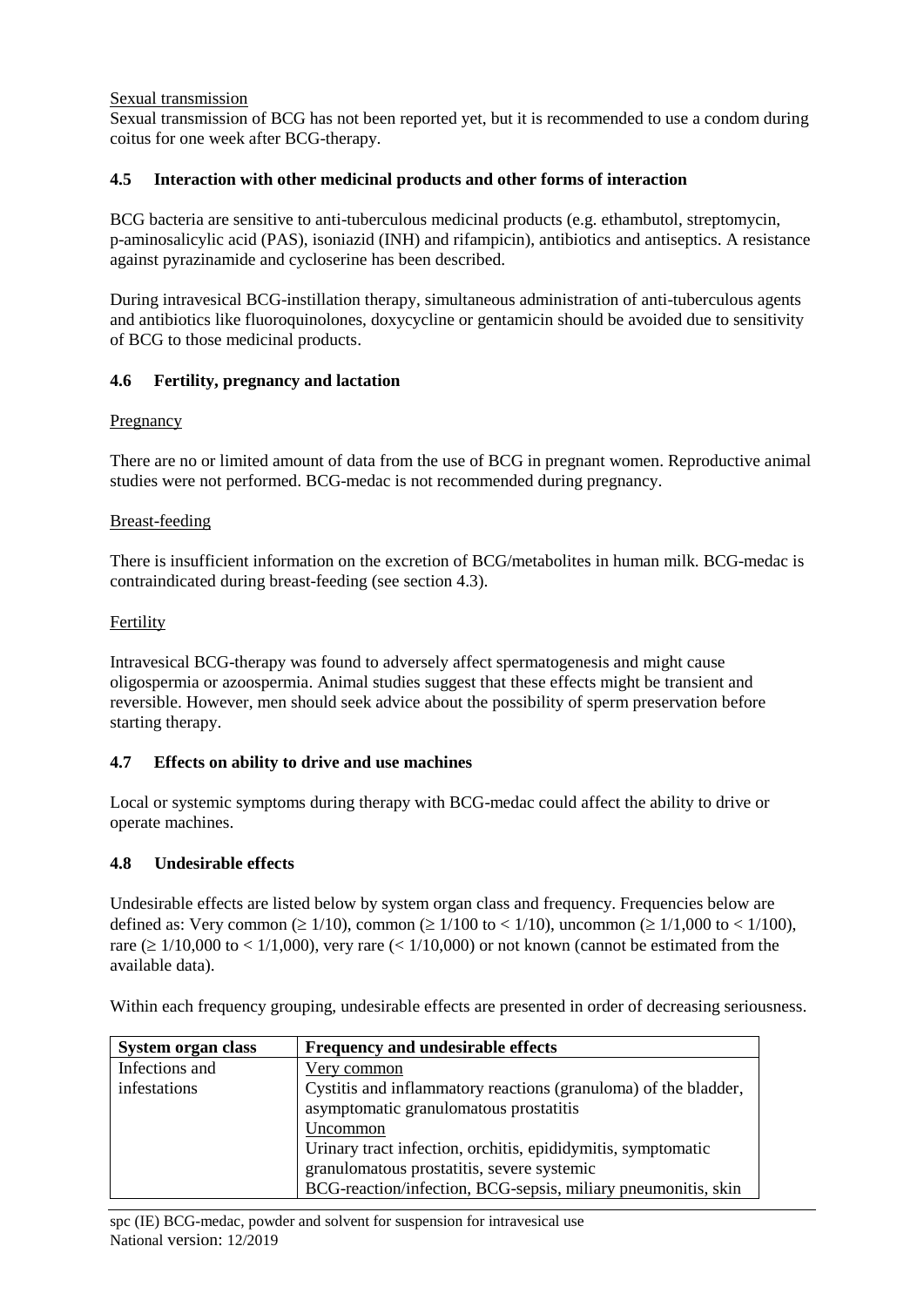|                         | abscess, Reiter's syndrome (conjunctivitis, asymmetrical             |
|-------------------------|----------------------------------------------------------------------|
|                         | oligoarthritis and cystitis)                                         |
|                         | Rare                                                                 |
|                         | Vascular infection (e.g. infected aneurysm), renal abscess           |
|                         | Very rare                                                            |
|                         | BCG-infection of implants and surrounding tissue (e.g. aortic        |
|                         | graft infection, cardiac defibrillator, hip or knee arthroplasty),   |
|                         | regional lymph node infection, osteomyelitis, bone marrow            |
|                         | infection, peritonitis, psoas abscess, infection of the glans penis, |
|                         | orchitis or epididymitis resistant to anti-tuberculous therapy       |
| Blood and lymphatic     | Uncommon                                                             |
| system disorders        | Cytopenia, anaemia                                                   |
|                         | Very rare                                                            |
|                         | Cervical lymphadenitis                                               |
|                         | Not known                                                            |
|                         | Haemophagocytic syndrome                                             |
| Immune system           | Very common                                                          |
| disorders               | Transient systemic BCG-reaction (fever $<$ 38.5 °C, flu-like         |
|                         | symptoms including malaise, fever, chills, general discomfort,       |
|                         | myalgia)                                                             |
|                         | Very rare                                                            |
|                         | Hypersensitivity reaction (e.g. oedema of eyelids, cough)            |
| Eye disorders           | Very rare                                                            |
|                         | Chorioretinitis, conjunctivitis, uveitis                             |
| Vascular disorders      | Very rare                                                            |
|                         | Vascular fistula                                                     |
| Respiratory, thoracic   | Uncommon                                                             |
| and mediastinal         | Pulmonary granuloma                                                  |
| disorders               |                                                                      |
| Gastrointestinal        | <u>Very common</u>                                                   |
| disorders               | Nausea                                                               |
|                         | Common                                                               |
|                         | Diarrhoea                                                            |
|                         | Very rare                                                            |
|                         | Vomiting, intestinal fistula                                         |
| Hepatobiliary disorders | Uncommon                                                             |
|                         | Hepatitis                                                            |
| Skin and subcutaneous   | Uncommon                                                             |
| tissue disorders        | Skin rash                                                            |
| Musculoskeletal and     | Common                                                               |
| connective tissue       | Myalgia                                                              |
| disorders               | Uncommon                                                             |
|                         | Arthritis, arthralgia                                                |
| Renal and urinary       | Very common                                                          |
| disorders               | Frequent urination with discomfort and pain                          |
|                         | Uncommon                                                             |
|                         | Macroscopic haematuria, bladder retention, urinary tract             |
|                         | obstruction, contracted bladder                                      |
|                         | Not known                                                            |
|                         | Renal failure, pyelonephritis, nephritis (including                  |
|                         | tubulointerstitial nephritis, interstitial nephritis and             |
|                         | glomerulonephritis)                                                  |
| Reproductive system     | Not known                                                            |
| and breast disorders    | Genital disorders (e.g. vaginal pain, dyspareunia), oligospermia,    |
|                         | azoospermia                                                          |
|                         |                                                                      |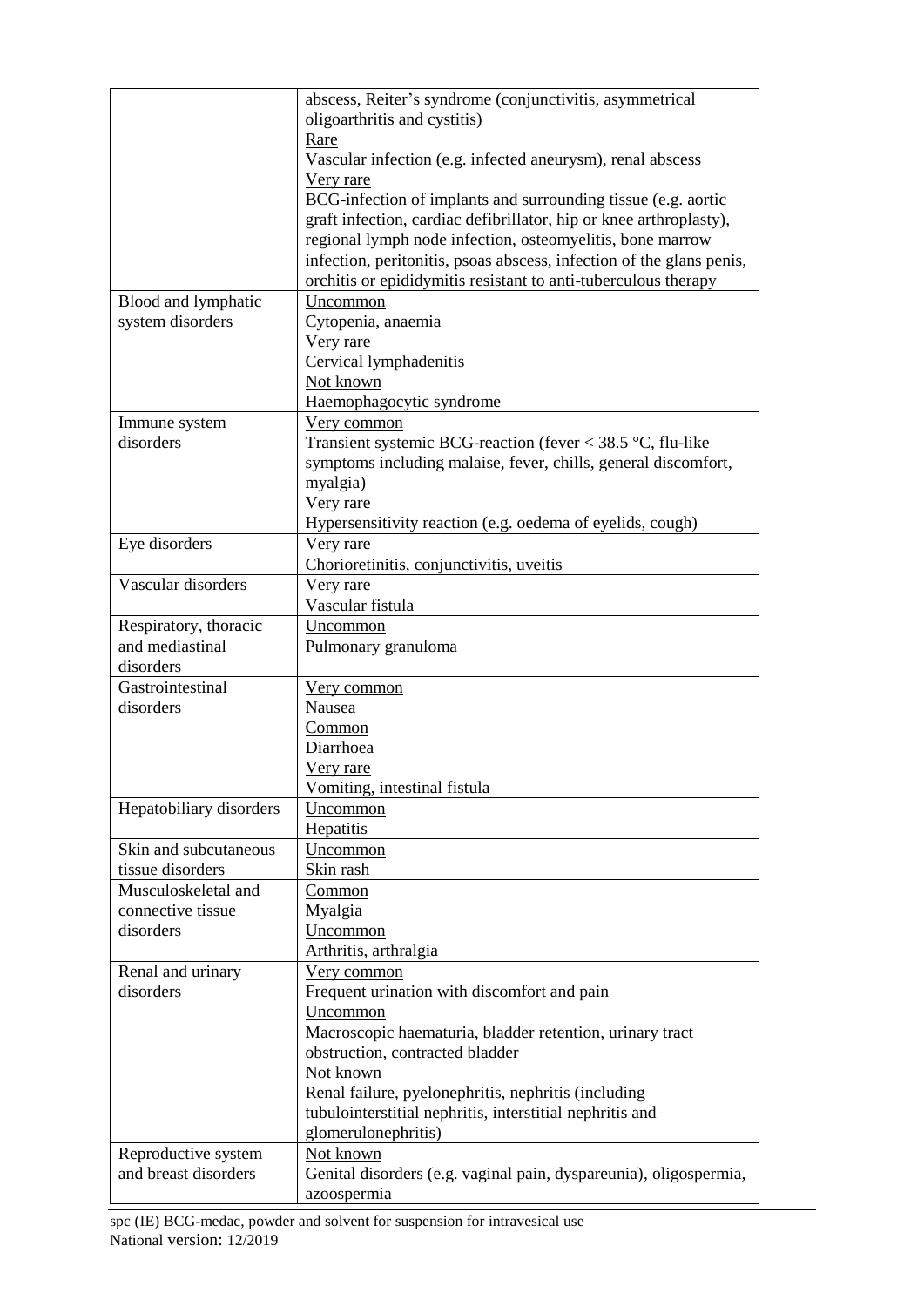| General disorders and | .`ommon           |
|-----------------------|-------------------|
| administration site   | Fever > $38.5$ °C |
| conditions            | Uncommon          |
|                       | Hypotension       |

Adverse reactions of BCG-treatment are frequent but generally mild and transient. Adverse reactions usually increase with the number of BCG-instillations.

In common cases myalgia and in uncommon cases, arthritis/arthralgias and skin rash may occur. In most cases of arthritis, arthralgias and skin rash, these can be attributed to hypersensitivity reactions of the patient to BCG. It may be necessary in some cases to discontinue the administration of BCG-medac.

### Local adverse reactions

Discomfort and pain when urinating and frequent urination occur in up to 90 % of patients. The cystitis and inflammatory reaction (granulomata) may be an essential part of the anti-tumour activity. Further local adverse reactions which are uncommonly observed: macroscopic haematuria, urinary tract infection, bladder retraction, urinary obstruction, bladder contracture, symptomatic granulomatous prostatitis, orchitis and epididymitis. Renal abscess is rarely observed. Furthermore, genital disorders (e.g. vaginal pain, dyspareunia) may occur with an unknown frequency.

### Transient systemic BCG-reaction

Low-grade fever, flu-like symptoms and general discomfort may occur. These symptoms usually subside within 24 – 48 hours and should be managed by standard symptomatic treatment. These reactions are signs of a starting immune reaction. All patients receiving the medicinal product should be carefully monitored and advised to report all incidences of fever and other events outside the urinary tract.

#### **Severe systemic adverse reactions/infections**

Distinguishing a BCG-infection from a BCG immune reaction poses a challenge, as the symptoms are very similar at the beginning. In contrast to this a transient systemic BCG-reaction is a very common adverse reaction that must be differentiated.

The clinical signs and symptoms of a BCG-infection/reaction at the beginning are fever  $>$  39.5 °C during at least 12 hours, fever > 38.5 °C during at least 48 hours and worsening of general condition. Typical signs of an infection are the development of miliary pneumonia, granulomatous hepatitis, liver function test abnormalities (especially an elevation in alkaline phosphatase), organic dysfunction (other than genito-urinary tract) with granulomatous inflammation at biopsy over time. In case of a suspicion of a systemic infection a physician specialised in infectious diseases should be consulted. BCG-infection can be potentially fatal.

Although the symptoms of a systemic BCG-infection do not differ from tuberculosis, the patient does not need to be isolated, because *M. bovis* is less pathogenic for humans than *M. tuberculosis*.

**In case of a flare-up of a latent infection** the patients usually present with symptoms of fever and weight loss of unknown origin. Several case reports show that the diagnosis is challenging as the symptoms vary and a causal relationship with BCG-infection is not suspected by physicians. A correct and early diagnosis and as a consequence, an appropriate treatment is important for the outcome, especially in elderly or debilitated patients, to avoid fatal consequences. **Please note that a patient alert card is available with focus on the topic which has to be handed over to the patient (see also section 4.4).**

In case of suspicion of a flare-up of latent BCG-infection a physician specialised in infectious diseases should be consulted.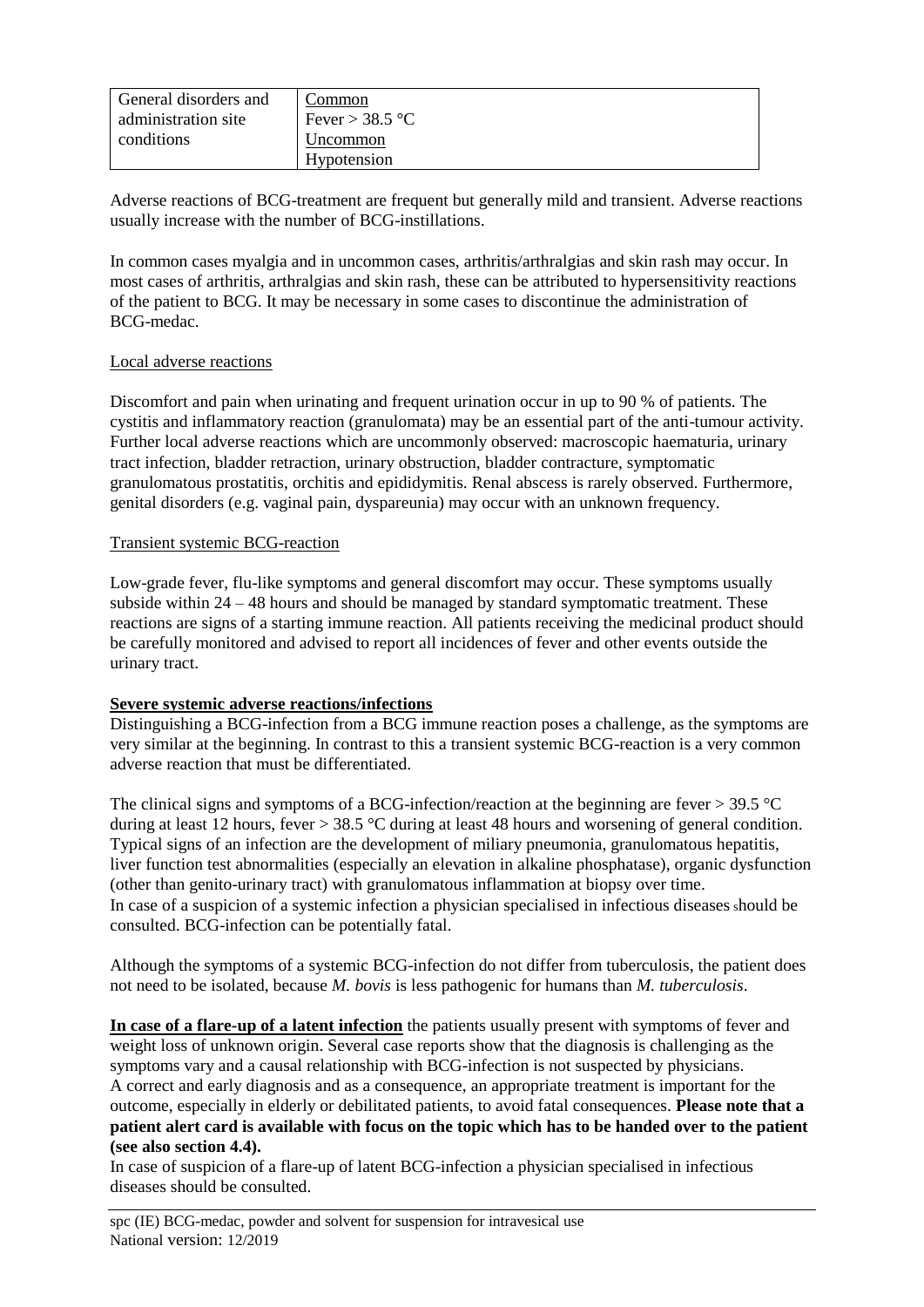The additional use of corticosteroids might be recommended in case of sepsis, granulomatous reactions (lung or liver) and other immune-mediated reactions like conjunctivitis, arthritis or Reiter's syndrome.

Treatment recommendations see table below.

| <b>Treatment of symptoms, signs and syndrome</b> |                                                             |  |  |
|--------------------------------------------------|-------------------------------------------------------------|--|--|
| Symptoms, signs or syndrome                      | <b>Treatment</b>                                            |  |  |
| 1) Symptoms of vesical                           | Symptomatic treatment                                       |  |  |
| irritation lasting less than                     |                                                             |  |  |
| 48 hours                                         |                                                             |  |  |
| 2) Symptoms of vesical                           | Discontinue therapy with BCG-medac and start treatment      |  |  |
| irritation lasting more or equal                 | with quinolones. If after 10 days no complete resolution is |  |  |
| to 48 hours                                      | observed, administer isoniazid (INH)* for 3 months.         |  |  |
|                                                  | In case of anti-tuberculosis treatment, therapy with        |  |  |
|                                                  | BCG-medac should definitively be discontinued.              |  |  |
| 3) Concomitant bacterial                         | Postpone BCG-medac therapy until the urinalysis is          |  |  |
| infection of urinary tract                       | normalised and treatment with antibiotics is completed.     |  |  |
| 4) Other genitourinary                           | Discontinue therapy with BCG-medac.                         |  |  |
| undesirable effects:                             | Administer isoniazid (INH)* and rifampicin*, for 3 to       |  |  |
| symptomatic granulomatous                        | 6 months according to severity.                             |  |  |
| prostatitis, epididymitis and                    |                                                             |  |  |
| orchitis, urethral obstruction                   | In case of anti-tuberculosis treatment, therapy with        |  |  |
| and renal abscess                                | BCG-medac should definitively be discontinued.              |  |  |
| 5) Fever less than $38.5^{\circ}$ C              | Symptomatic treatment with paracetamol.                     |  |  |
| lasting less than 48 hours                       |                                                             |  |  |
| 6) Cutaneous eruption,                           | Discontinue therapy with BCG-medac.                         |  |  |
| arthralgias or arthritis or                      | Consider a consultation with a specialist for infectious    |  |  |
| Reiter's syndrome                                | diseases.                                                   |  |  |
|                                                  | Administer antihistaminic or non-steroidal anti-            |  |  |
|                                                  | inflammatory drugs. Cortisone therapy should be             |  |  |
|                                                  | considered in case of an immune-mediated reaction.          |  |  |
|                                                  | If no response, administer isoniazid* for 3 months.         |  |  |
|                                                  |                                                             |  |  |
|                                                  | In case of anti-tuberculosis treatment, therapy with        |  |  |
|                                                  | BCG-medac should definitively be discontinued.              |  |  |
| 7) Systemic                                      | Definitely discontinue therapy with BCG-medac.              |  |  |
| BCG-reaction/infection**                         | Consider a consultation with a specialist for infectious    |  |  |
| without septic shock signs                       | diseases.                                                   |  |  |
|                                                  | Administer a triple-drug anti-tuberculosis therapy* for     |  |  |
| ** see definition systemic                       | 6 months and low dose corticosteroid therapy.               |  |  |
| <b>BCG-reaction/infection</b>                    |                                                             |  |  |
| 8) Systemic                                      | Definitely discontinue treatment with BCG-medac.            |  |  |
| <b>BCG-reaction/infection with</b>               | Administer immediately a triple anti-tuberculosis therapy*  |  |  |
| septic shock signs                               | combined with high-dose, quick-acting corticosteroids.      |  |  |
|                                                  | Seek the opinion of a specialist for infectious diseases.   |  |  |

\*Caution: BCG-bacteria are sensitive to all anti-tuberculous medicinal products currently used, except for pyrazinamide. If a triple anti-tuberculosis therapy is necessary, the combination usually recommended is isoniazid (INH), rifampicin and ethambutol.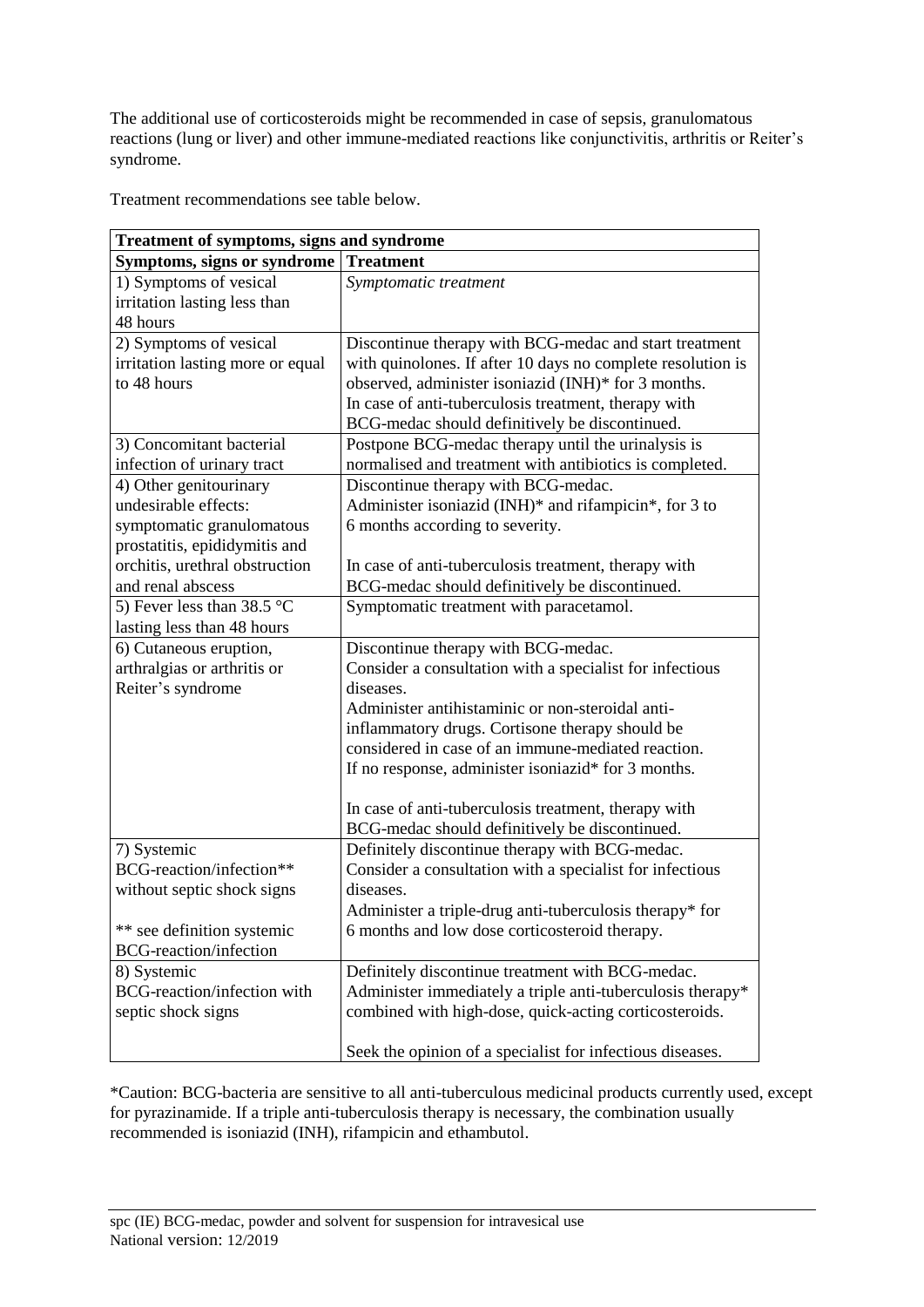## Reporting of suspected adverse reactions

Reporting suspected adverse reactions after authorisation of the medicinal product is important. It allows continued monitoring of the benefit/risk balance of the medicinal product. Healthcare professionals are asked to report any suspected adverse reactions via HPRA Pharmacovigilance, Website: [www.hpra.ie.](http://www.hpra.ie/)

## **4.9 Overdose**

Overdose is unlikely to occur as one vial of BCG-medac corresponds to one dose.

There are no data indicating that an overdose may lead to any other symptoms than the described undesirable effects.

# **5. PHARMACOLOGICAL PROPERTIES**

## **5.1 Pharmacodynamic properties**

Pharmacotherapeutic group: Immunostimulating agent, ATC code: L03AX03

BCG-medac is a lyophilised suspension of live Bacillus Calmette-Guérin bacteria with low infectious potential derived from *Mycobacterium bovis*, strain RIVM.

## Mechanism of action

BCG-medac stimulates the immune system and has anti-tumour activity. Study data suggest that BCG acts as a non-specific immunopotentiator, not by a single mechanism but by a variety of actions involving cells of the immune system. BCG has a stimulating effect on the spleen, enhances macrophage function in the spleen and activates natural killer cells. BCG-instillation stimulates the increase of granulocytes, monocytes/macrophages and T-lymphocytes, indicating local activation of the immune system. Cytokines IL1, IL2, IL6 and  $TNF\alpha$  are also increased.

# **5.2 Pharmacokinetic properties**

Most of the bacilli are excreted in the urine in the first hours after the instillation. Whether mycobacteria might be able to pass the intact urothelial wall is still unknown. There have been single case reports in which BCG-bacteria persisted in the urinary tract for more than 16 months (see section 4.4).

# **5.3 Preclinical safety data**

BCG-strain RIVM was tested for toxicity, immunostimulatory properties and anti-tumour activity in a variety of animals. High doses of BCG caused weight retardation in mice, and liver disturbance was also observed. Intravenous injection in rabbits appeared to be pyrogenic. Repeated instillations in guinea pigs induced inflammatory reactions in the bladder wall. As unwanted adverse reactions granulomatous lesions in the liver and lung were observed after high doses. Intravesical application in dogs showed minimal mechanical lesions of the urothelium whereas no signs of active inflammation were observed in the suburothelial stroma.

No mutagenicity, carcinogenicity and reproduction studies have been performed.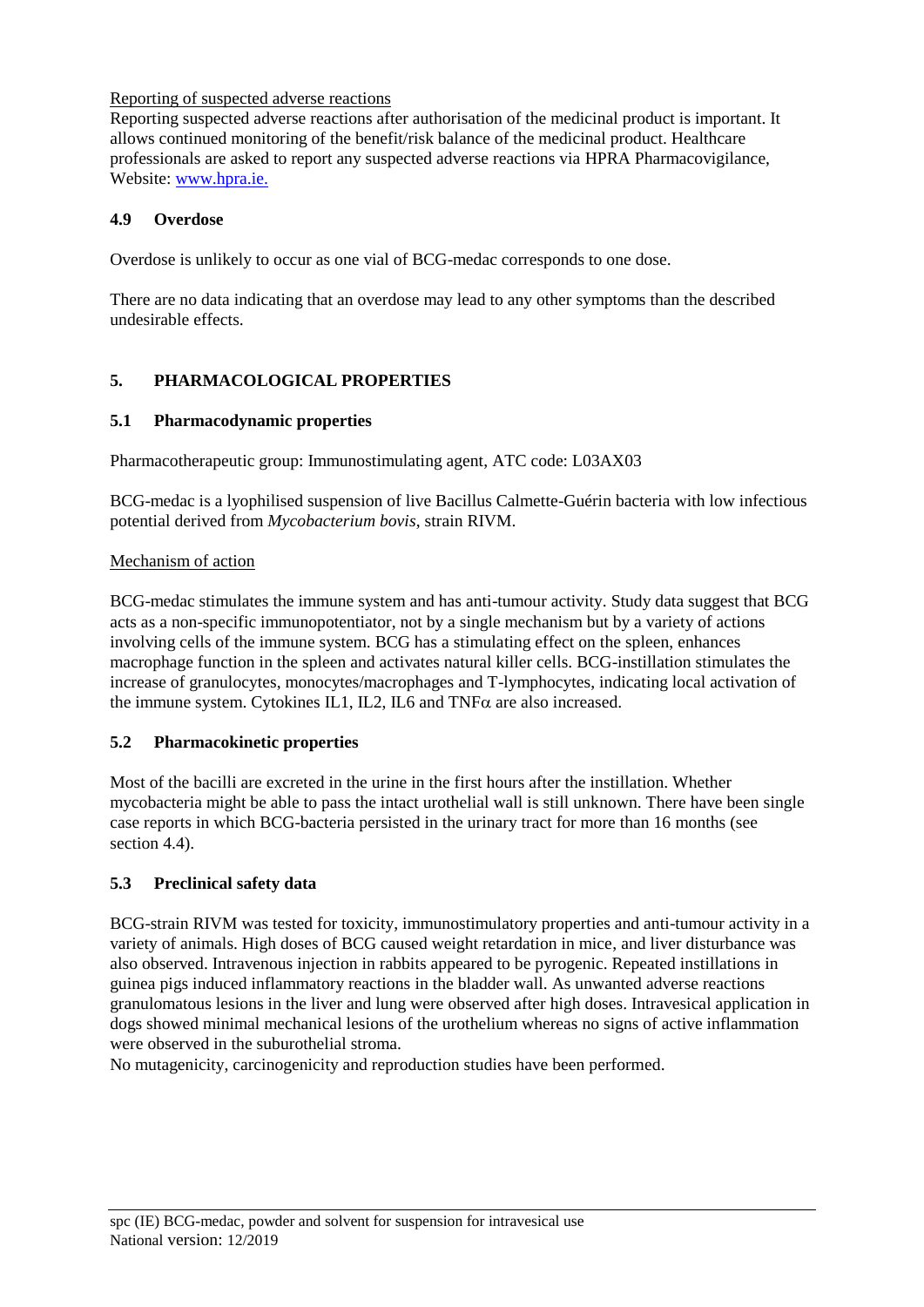# **6. PHARMACEUTICAL PARTICULARS**

## **6.1 List of excipients**

Powder: polygeline, glucose anhydrous and polysorbate 80. Solvent: sodium chloride and water for injections.

## **6.2 Incompatibilities**

BCG-medac is incompatible with hypotonic and hypertonic solutions.

## **6.3 Shelf life**

2 years, or 3 years when the amount of viable units at release is greater than 5 x  $10^8$  cfu/vial, in any case not longer than 4 years from the date of harvest.

After reconstitution the product should be used immediately.

## **6.4 Special precautions for storage**

Store in a refrigerator  $(2 °C - 8 °C)$ . Do not freeze. Store in the original package in order to protect from light.

For storage conditions after reconstitution of the medicinal product, see section 6.3.

## **6.5 Nature and contents of container**

Powder in a vial (type I glass) with a rubber stopper + 50 ml of solvent in a bag (PVC) with a connecting piece and a catheter adapter (conical or Luer-Lock adapter).

Pack sizes (conical adapter): 1, 3, 5 or 6 with or without catheter. Pack sizes (Luer Lock adapter): 1 or 3 with or without catheter.

Not all pack sizes may be marketed.

## **6.6 Special precautions for disposal and other handling**

## Instructions for use/handling

Administration of the catheter should be done carefully to avoid injuries of the epithelium which may lead to development of systemic BCG-infection. Use of a lubricant is recommended to minimise the risk of traumatic catheterisation and to reduce patient discomfort. Women might need less lubricant than men. A draining of the bladder after catheterisation reduces residual lubricant before BCG is applied.

Before use, the product has to be resuspended under aseptic conditions with sterile 9 mg/ml (0.9 %) sodium chloride solution (see below). Remix the suspension before use by rotating gently. Avoid skin contact with BCG-medac. The use of gloves is recommended.

Visible macroscopic particles do not affect the efficacy and safety of the medicinal product.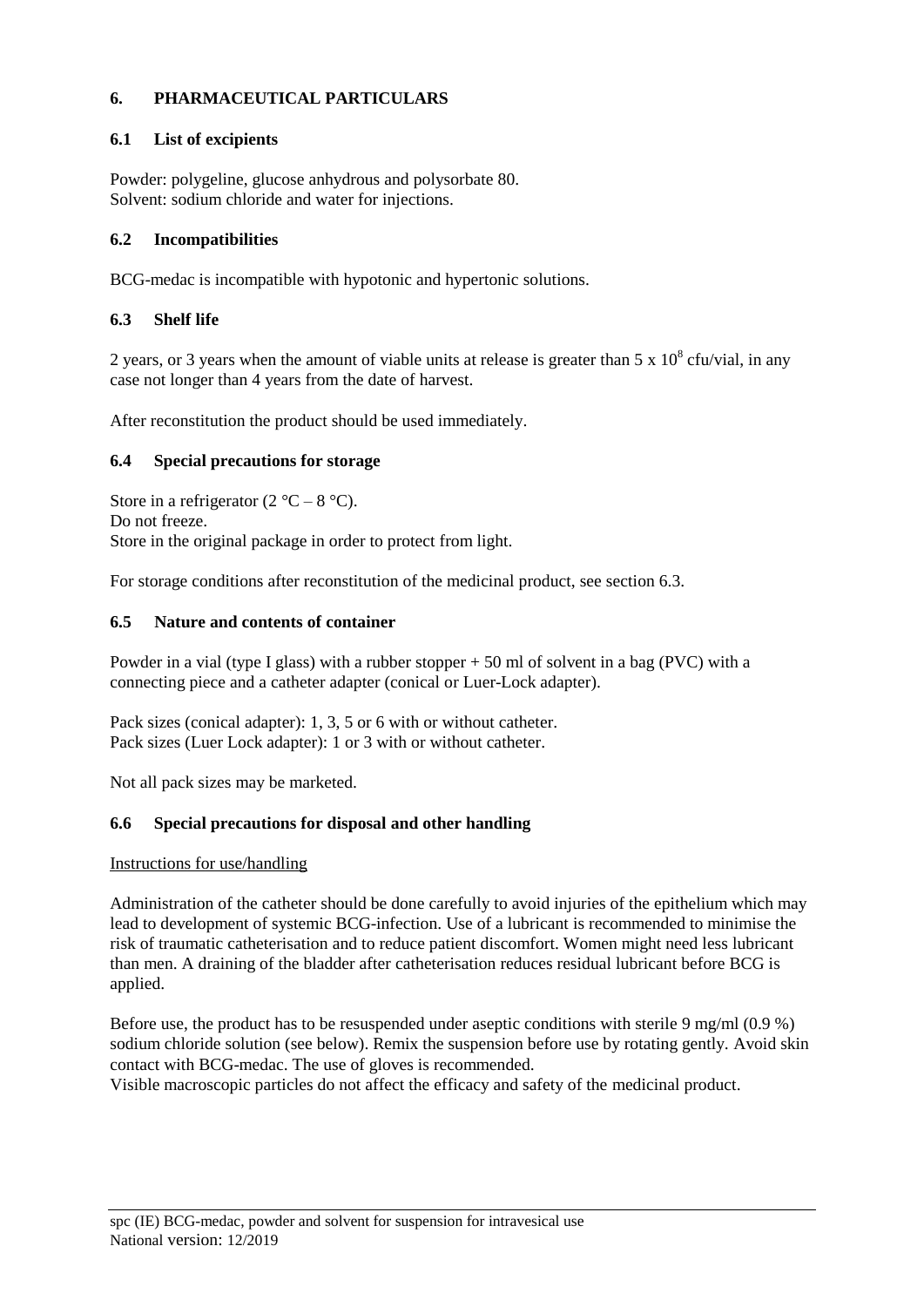The following handling instructions apply to the system with conical or Luer-Lock adapter.



1. Tear open the protective bag but do not remove it completely! This will protect the tip of the instillation system from contamination up to the last minute.

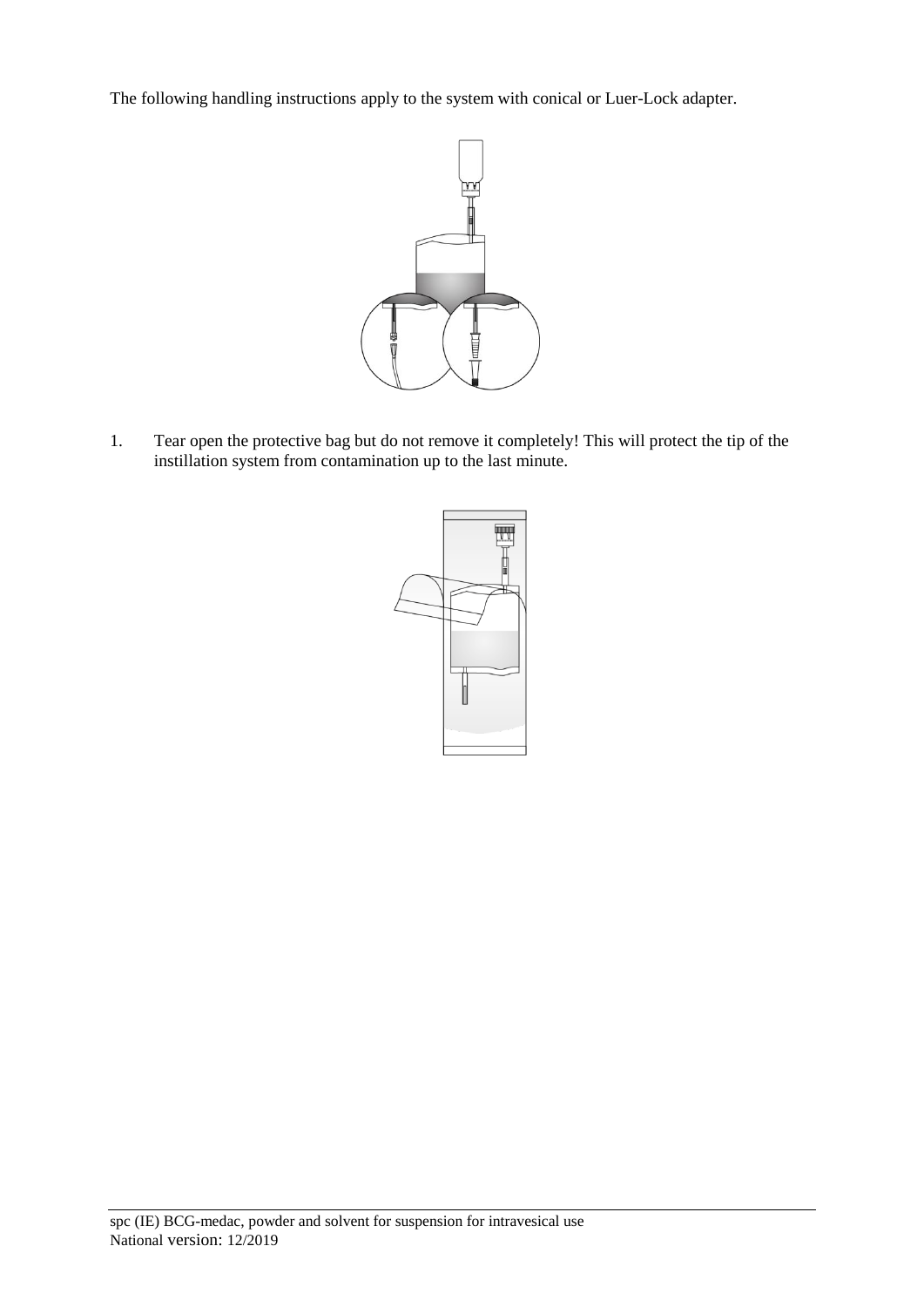2. Remove the caps from the vial and instillation system. Lay out a disposal bag.



3. Place the BCG-medac vial on a solid surface (e.g. table) and press the adapter of the instillation system upright and firmly onto the BCG-medac vial. Turn the vial 2 times completely in the same direction.

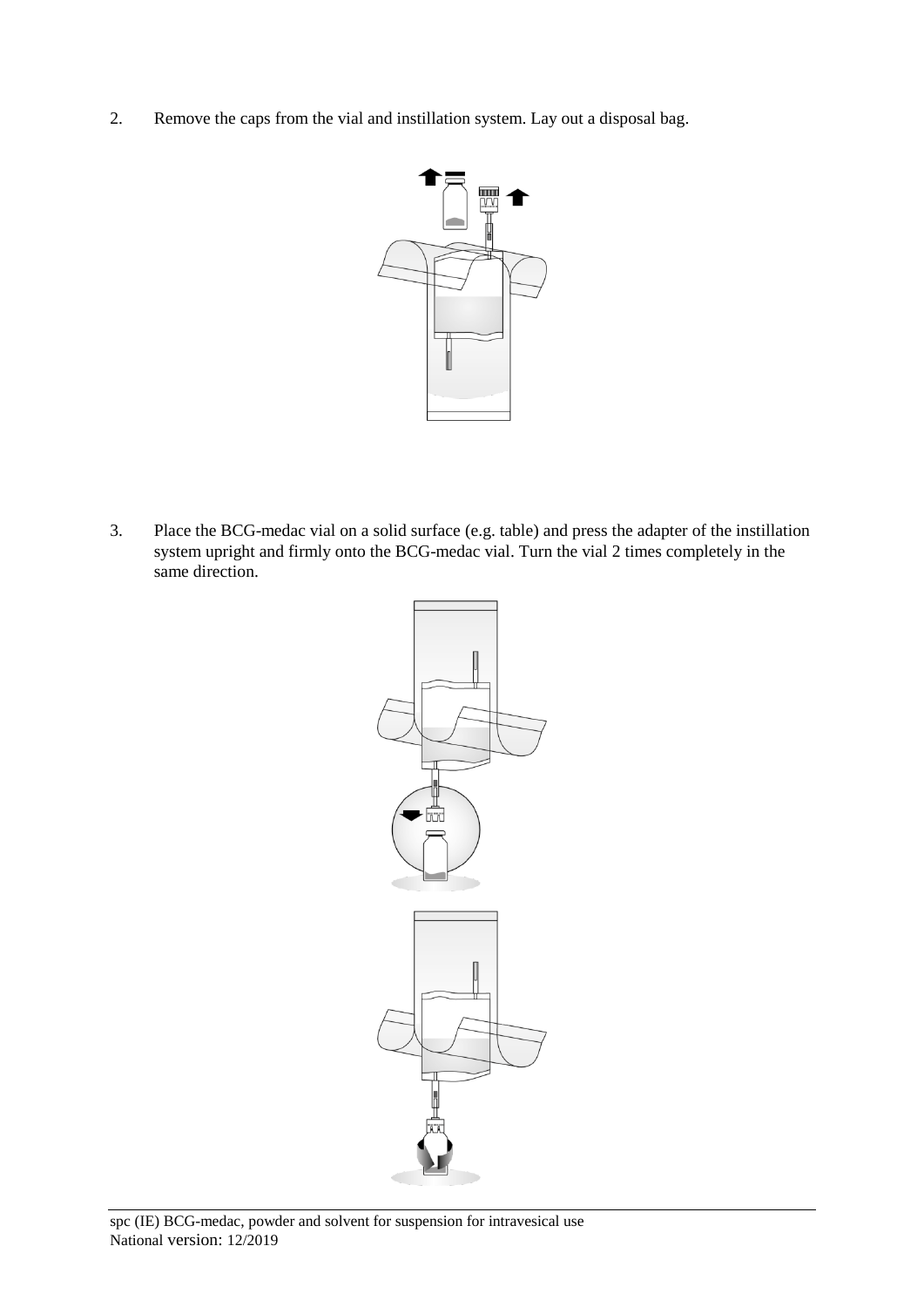4. Break open the mechanism in the tube of the adapter by repeated bending backwards and forwards. This establishes the connection. Please hold the tube – and not the vial – during this process!



5. Pump the liquid into the vial, but do not fill the vial completely. If flow is not possible, turn the vial again 2 times completely in the same direction to assure that the septum is completely penetrated. Repeat this step until flow is possible.

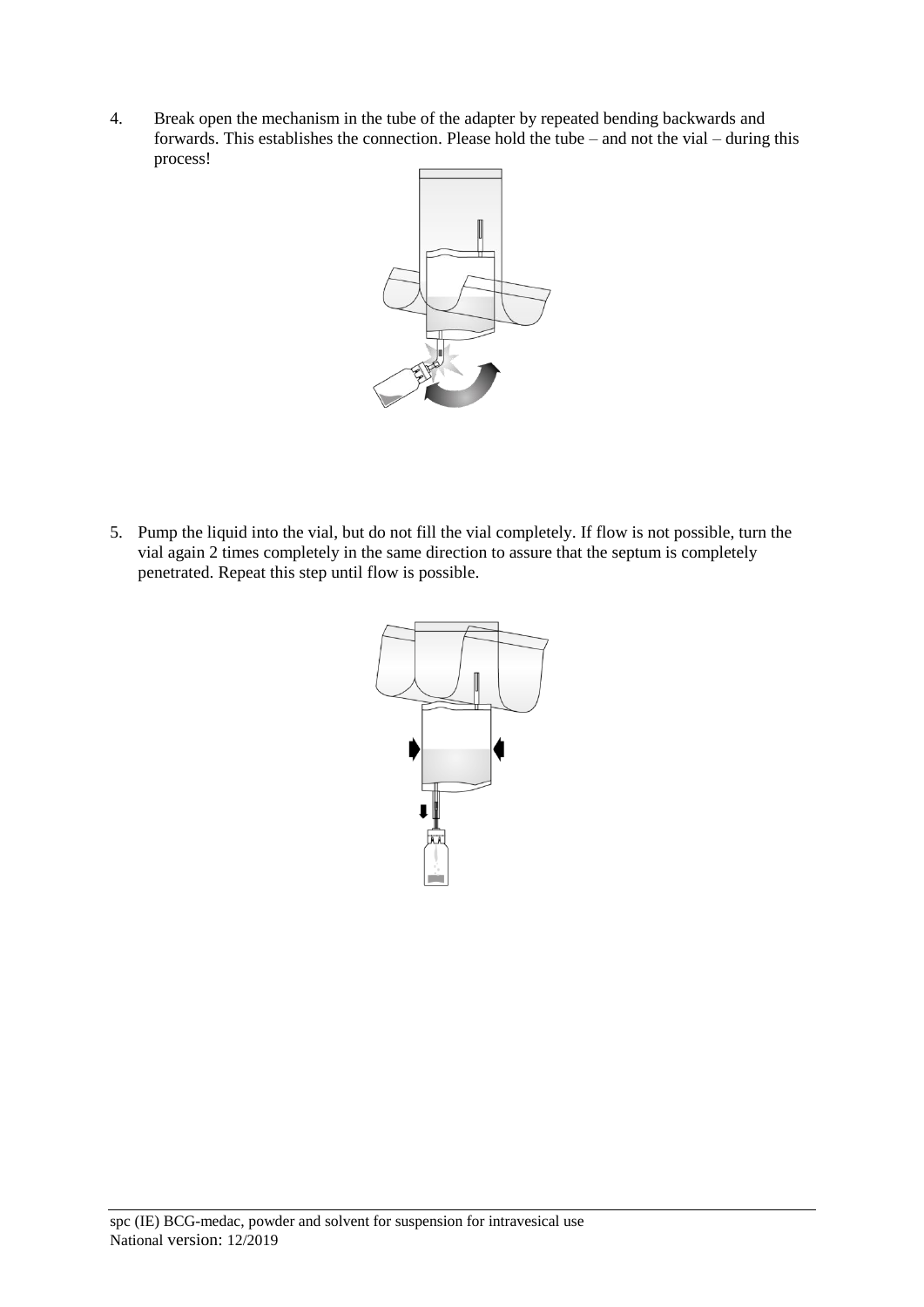6. Invert the entire system. Pump air from the instillation system into the vial at the top and draw the reconstituted BCG-medac into the instillation system. Do not remove the vial.



7. Keep the instillation system in an upright position. Now remove the protective bag completely. Connect the catheter to the instillation system. Now break the sealing mechanism in the tube section by bending it back and forth and instil the BCG-medac suspension into the patient's bladder. At the end of the instillation free the catheter by pressing air through. Keep the instillation system squeezed and place it together with the catheter into the disposal bag.



Any unused medicinal product or waste material should be disposed of in accordance with local requirements.